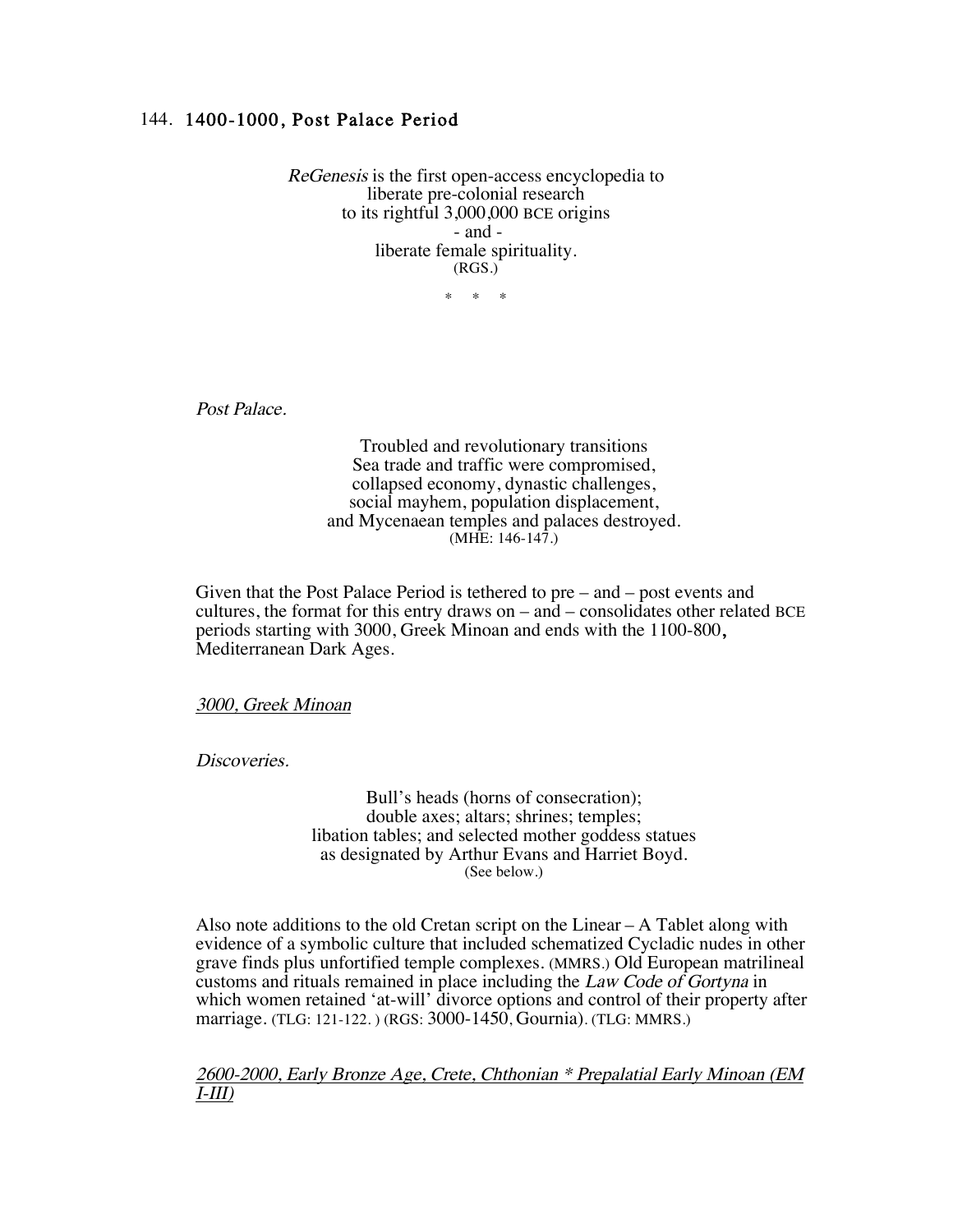Rituals.

### Music; dance; pillar cult [culture] reverence; ocher use; and extensive religious use of female icons. (See below.)

Synopsis: plentiful; agrarian; artistic; prosperous; and Goddess centered Chthonian Period. Discoveries are ceramics; vessels; metals; shells; labyrinths (labrys – labia); seal stones; obsidian; amphorae; textiles; spindles; looms; and unsurpassed gold jewelry. Small Myrtos communal – living villages were numerous multi – storied dwellings with light wells and water drainage systems plus further animal and plant domesticated vines and olives. Nature temples were in: groves; mountains; and caves. Rituals utilized music; dance; pillar cult [culture] reverence; ocher use; and female icons. Sea trade exited with the Cycladic Islands; Egypt; Anatolia; Syria; and Cyprus. (RGS: 2600-2000, Early Bronze Age, Crete, Chthonian\* Prepalatial Early Minoan (EM I-III)). \* (Earth mother, Chthonia.)

## 2000-1450, Middle Bronze Age, Crete/Chthonian Peak Temple (Palace) Period/Middle Minoan Period (MM IA-MMII)

Warfare.

### Lack of warfare draws to a close with Late Bronze and Iron Age. (See below.)

Summary of Old and New Temple (Palace) Periods of Minoan Crete, as evidenced in new temple centers in east and central Crete, c. 1900 BCE. (MK.) Little to no evidence of class stratification or hierarchical kingship. Exquisite Kamares pottery; signet rings; pillars–thrones; plus polytheistic female deities and priestess. Sanctuaries Piskokefalo and Kofinas both include clay female figures with high polos headdresses. With the introduction of the Late Bronze and Iron Age is the consideration of increased warfare. Knossos, first temple-palace was subsequently fortified and militarized. (For Cypro-Minoan Linear 'A' Phaistos translations: see Re-Genesis for ideograms of glyph (numbers) 27 and 34.) (RGS: 2000-1450, Middle Bronze Age, Crete, Chthonian Peak Temple (Palace) Period, Middle Minoan Period (MM IA-MMII)).

1600 Mycenaeans, Heroic Age, Homeric Epics, and Zeus

Epics.

The Homeric epics, the Iliad and the Odyssey;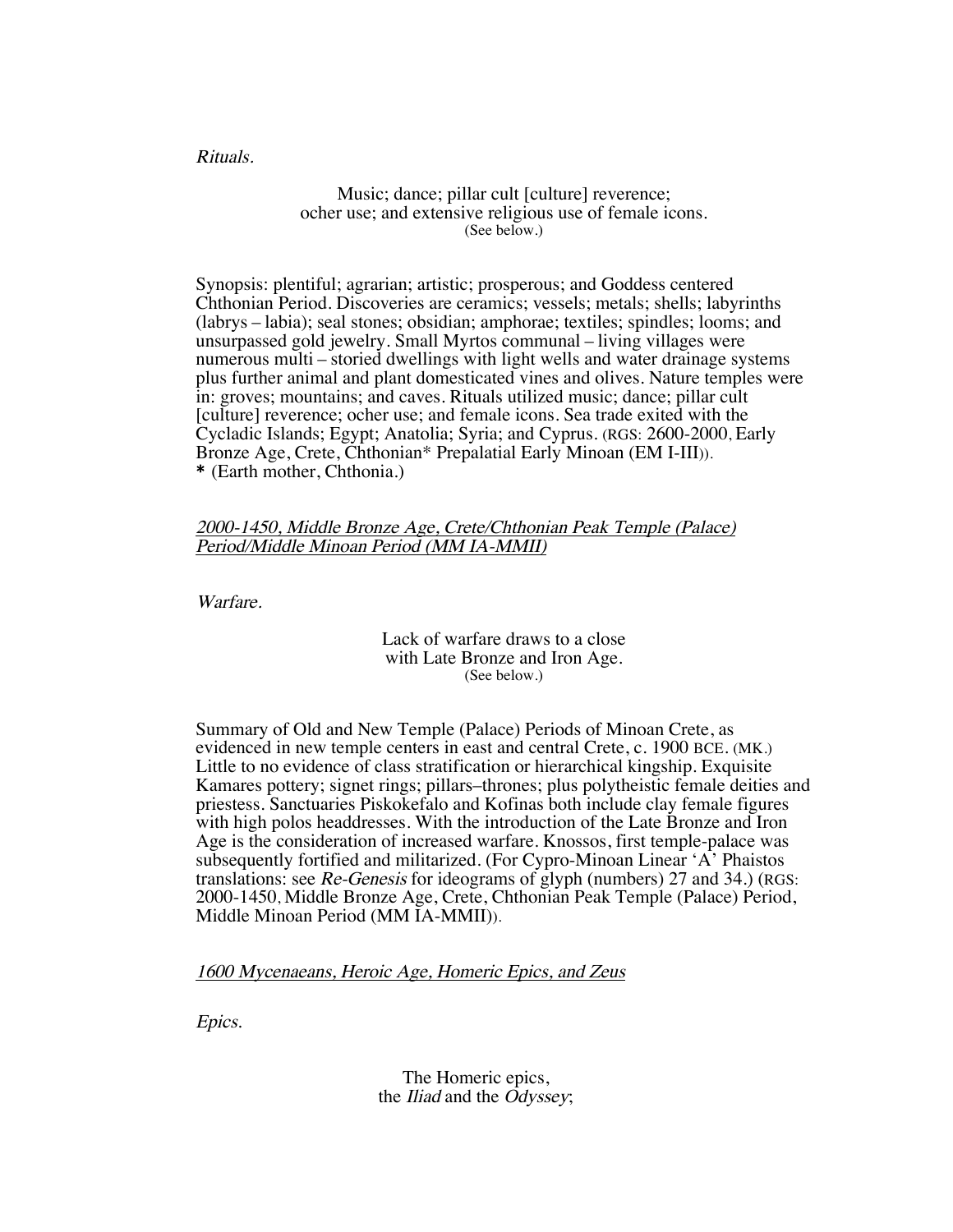and the Theogony of Hesiod … actually, are set several centuries earlier in the Mycenaean era and recall the adventures of the heroes of the Mycenaean city-states, their legendary ventures against Troy, and their journeys home. (TLG: 154.)

Greek Misogyny.

Hesiod has been labeled the father of Greek misogyny. (PAE: 15.)

Greek Legends.

The male hero of Greek legends moved through a landscape thronged with female monsters, whom he must defeat or outwit in order to survive. The ancient Greeks considered sexuality as an encroachment on male autonomy. Even procreation is ambivalent in Hesiod. Woman, who had once been considered the human image of the goddess, is no longer linked to earth's fertility. (PAE: 15.)

Transition from Old European gynocentric culture to classical Greek culture as the Mycenaeans become the dominant Greek force. Introduction of: Mycenaean warriors; Trojan War; Heroic Age; bureaucratic palace life; heavily defended citadels; Kings (or wanax); Indo–European sky and thunder god Zeus; plus, other warriors; plus, increased foreign invasions and conquests. Hittite Empire collapsed; increased earthquakes; tsunami; and temple fires. Introduction of: funeral masks; military – battle chariots; long swords; helmets; and figure eight shields. As democracy emerged, female rights decreased. Art and architecture: highly stylized art and pottery; innovative architecture; increased city planning; engineering skills; and distinctive corbel vaulting. Bull and KA: increased bull iconography; KA \* (or Horns of Consecration); plus, KA dances and rituals. Other war gods: Gods Helios and Apollo replaced goddesses at Delos, Delphi, and Olympia. Zeus: god Zeus appointed runway – model of male pregnancy and parturition; temples were subsumed; and increase of female rape, which as reported by Samuel Kramer, was priestly piracy. (FPS: 27, 29.)

\* According to the Dictionary of Ancient Egypt, the KA is the 'spiritual essence' that exists alongside the physical body to nurture and guide one throughout life and also after death. (DOAE: 130.) (RGS: 1600, Mycenaeans Dominant on Greek Mainland; and 1580, Zeus).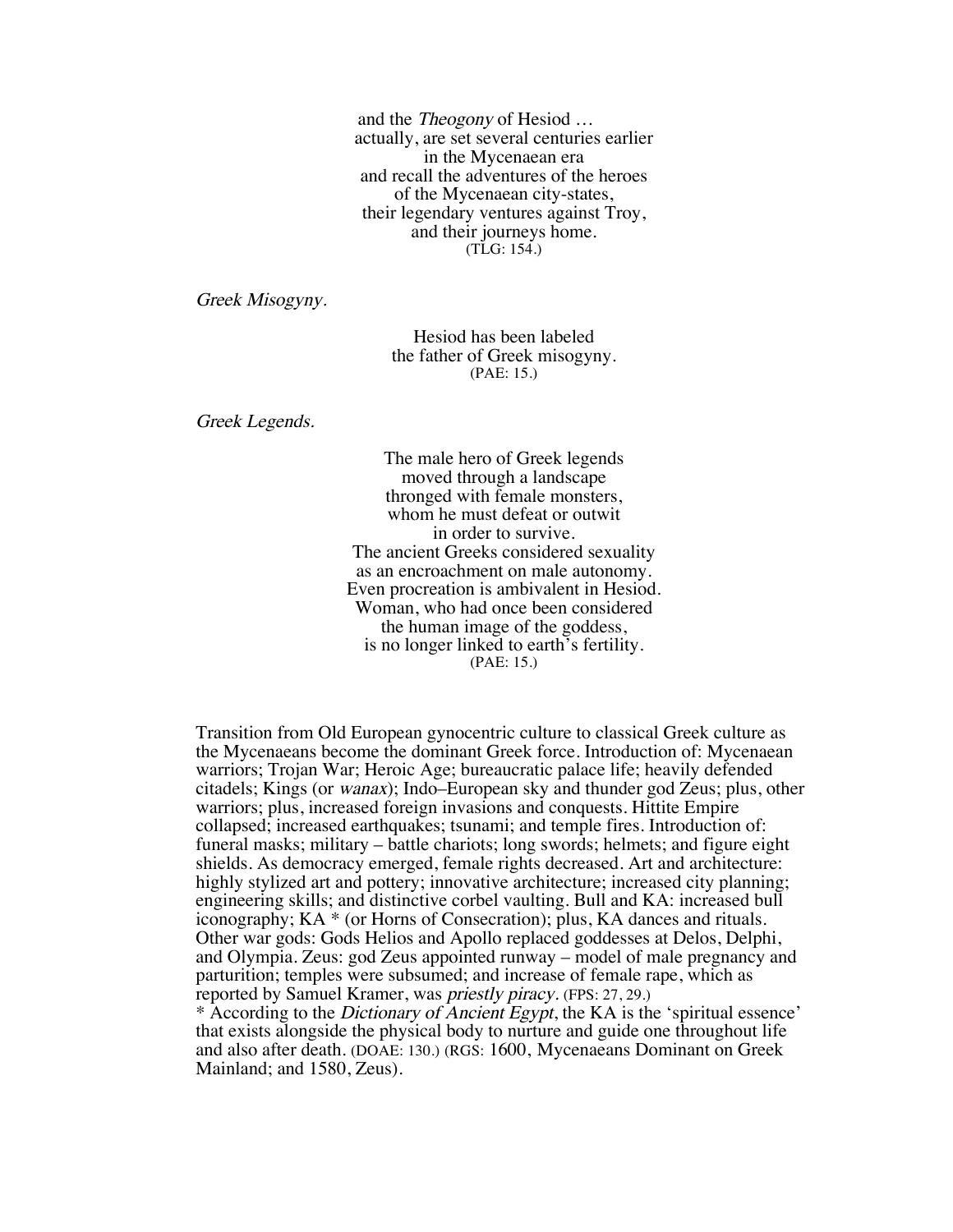1400-1000, Post Palace Period

Greek Slumber.

### Eventual fall of Mycenaean society into a 'deep slumber in Greek culture.' (MHE: 147.)

Transitions support compromised sea trade, Sea People piracy and plundering, famines, increased global disturbances, plus accelerated Mycenaean invasions, occupation, and conquests of Minoans. Dorian invasions in Crete along with temples fires, and further destruction. Eventual fall of Mycenaean society into a "deep slumber in Greek culture." (MHE: 147.) Increased beehive tombs, bull reverence and new god and goddess pantheon including double goddess Demeter/ Persephone.

## 1100-800, Mediterranean Dark Ages

Legalization of Rape.

The victory of the solar hero and patristic monotheism appears to have correlated with, increased warfare and numerous conquests, the tragedy of culture and rape of earth's inclusive ideologies, and demise of non-violent civilizations. (RGS: 1100-800, Mediterranean Dark Ages.)

Decline of populations, technical skills, record keeping, and writing plus Crete's further deforestation leaving the island barren. Male God/s were credited with conception and human birth and birth of the universe. (The trajectory of male – creator – Gods continues into the 21 century CE.) Divine rape: male – creator – God's sexual entitlement i.e. Hades rape of Persephone. These rapes in the divine sphere may have reflected the brutal treatment of Old European mortal women during the transition from pre-patriarchy to patriarchy. (TLG: 164; PDAM: 164.))

Summary of the Mediterranean Dark Ages.

Old European goddesses were eroticized, militarized to various degrees (especially Athena), and made subservient to the gods (TLG: 164; RGS). Aphrodite is reduced from her former untamed agrotera nature (wild one) to that of a feminized "venus" pudica (modest "venus") (TLG: 156, 164: AUCC: 22; RGS). Earlier considerations of Astarte and Aphrodite by Bernard Dietrich (TIGR: 15-16) plus Henri Frankfort's correlation between Kilili/ Lilith and Aphrodite (FLANE: 1-2) seem quite out of character in this "venus" context. Competition for male superiority and monotheism escalated. Sheila Collins questions the 'revelation of Yahweh to the Israelites because that revelation was predicated on the debasement of woman and of the natural world' (ROTM: 70.) (MG: 417; MK; MHE: 147, 154; KCMG: 12-16; TCOP: 180; TLG: 151-164; RGS). (RGS: 1100-800, Mediterranean Dark Ages).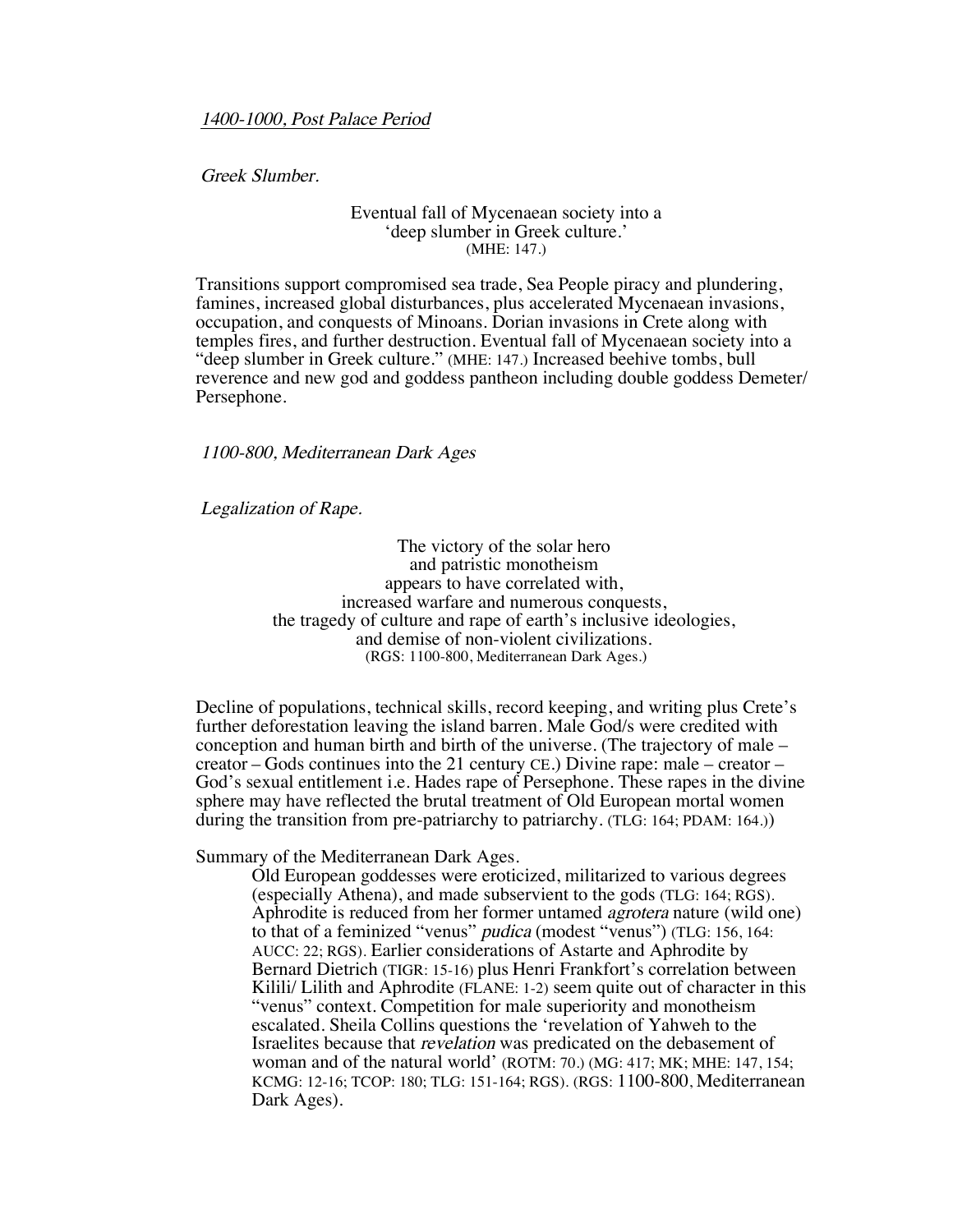Further Crete and Aegean research:

Alexiou, Stylianos, Nikolaos Platon, and Hanni Guanella. Ancient Crete. Trans. D. J. S. Thomson. London, England: Thames & Hudson, 1968. (AC.)

Arthur, Marilyn B. "Early Greece: The Origins of the Western Attitude toward Women." Women in the Ancient World: The Arethusa Papers. Eds. John Peradotto, and J. P. Sullivan. Albany, NY: State University of New York Press, 1984. 7-58. (EG.)

Conn, Marie A. "Pandora and Eve: The Manipulation and Transformation of Female Archetypes." Balancing the Scales: An Examination of the Manipulation and Transformation of Symbolic Concepts of Women. Eds. Marie A. Conn and Therese B. McGuire. Lanham, MD: University Press of America, 2003, 1- 24. (PAE.)

Dietrich, Bernard C. The Origins of Greek Religion. Berlin, Germany: Walter de Gruyter, 1974: 11, 96-106. (OGR.)

. Tradition in Greek Religion. New York, NY: Walter de Gruyter, 1986. (TIGR.)

- Finkelberg, Margalit. Greeks and Pre-Greeks: Aegean Prehistory and Greek Heroic Tradition. Cambridge, England: Cambridge University Press, 2005. (GPG.)
- Gesell, Geraldine C. Town, Palace, and House Cult in Minoan Crete. "Studies in Mediterranean Archeology" Vol. 67. Göteborg: P. Åströms Förlag, 1985: Ch. I: 2. (TP.)
- Keller, Mara Lynn. "Crete of the Mother Goddess: Communal Rituals and Sacred Art." ReVision 20.3 (Winter 1998): 12-16. (KCMG.)
- Lubell, Jarrett A. "The Minoans of Crete." Archaeology 68.3 (May-Jun. 2015): 28-35. (MOC.)
- Mellersh, H. E. L. Minoan Crete. New York, NY: Putnam, 1967. (MMC.)
- Platon, Nicolas. Crete. Geneva, Switzerland: Nagel Publishers, 1966. (C.)

Rutkowski, Bogdan. Cult Places of the Aegean. New Haven, CT: Yale University Press, 1986. (CPA.)

Further Crete research: 7000-3500 (1450), Old Europe; 7000-5000, Early Neolithic Crete; 3100-2600, Proto Bronze Age Crete; 3000-2000, Cycladic Goddesses; 3000-1450, Gournia; 2600-2000, Early Bronze Age Crete; 2600- 2150, Myrtos; 2000-1450, Middle Bronze Age Crete; 1625, Thera; 1600, Minos Controversy; 1580, Zeus; 1450-1100, Late Bronze Age Crete; and 1100-800, Iron Age. (RGS.)

For an extensive discussion about the Mycenaean–Minoan culture as a hybrid of both Old European and Indo–European elements that were later assimilated by the Classical Greece, c. 500 BCE: 1450-1100 BCE, Late Bronze Age Crete. (RGS.)

Further research on Linear A and B, Cypro-Minoan, Classical Cypriot, Cretan hieroglyphic that supports a systemic affinity with the 'cultural milieu of Western Asia' (including Vinca and Tisza):

Dexter, Miriam Robbins. "The Goddess: Birds, Snakes and Witches."

Varia on the Indo–European Past: Papers in Memory of Marija Gimbutas. Eds. Miriam Robbins Dexter, and Edgar C. Polomé. Journal of Indo- European Studies Monograph No. 19 (1997): 124-151. (FG.)

Finkelberg, Margalit. Greeks and Pre-Greeks: Aegean Prehistory and Greek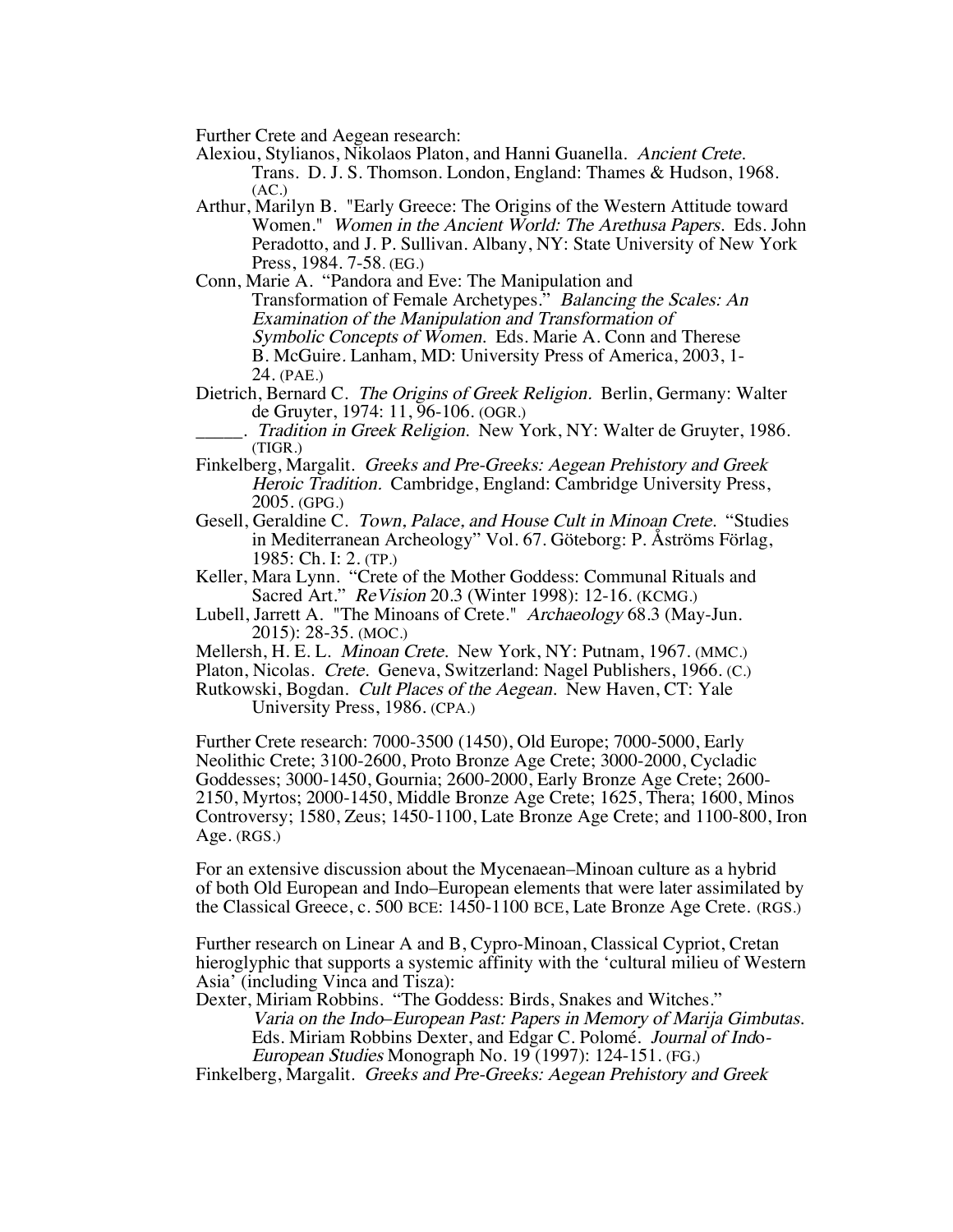Heroic Tradition. Cambridge, England: Cambridge University Press, 2005. 54-64. (GPG.)

Fox, Margalit. The Riddle of the Labyrinth: The Quest to Crack an Ancient Code. New York, NY: Harper Collins, 2013. (RL.)

. "Alice E. Kober, 43; Lost to History No More." New York Times, May 12, 2013: 9. (AEK.)

- Gimbutas, Marija Alseikaite. The Civilization of the Goddess: The World of Europe. San Francisco, CA: Harper, 1991. 35-41, 52, 309 and 319. (COG.)
- . The Living Goddesses. Supplemented and Ed. by Miriam Robbins Dexter. Berkeley, CA: University of California Press, 1999. Proof copy. xvii; 48-54; 218, n.1. (TLG.)
- Haarmann, Harald. Early Civilization and Literacy in Europe: An Inquiry into Cultural Continuity in the Mediterranean World. New York, NY: Mouton de Gruyter, 1996. (ECLE.)
	- \_\_\_\_\_. "Writing in the Ancient Mediterranean: The Old European Legacy." From the Realm of the Ancestors: An Anthology in Honor of Marija Gimbutas. Ed. Joan Marler. Manchester, CT: Knowledge, Ideas and Trends, Inc., 1997. 108-121. (WAM.)
- \_\_\_\_\_. Ancient Knowledge, Ancient Know-How, Ancient Reasoning: Cultural Memory in Transition, from Prehistory to Classical Antiquity and Beyond. Amherst, NY: Cambria Press, 2013. (AN.)
- Marler, Joan, Ed. The Danube Script: Neo-Eneolithic Writing in Southeastern Europe. Sebastopol, CA: Institute of Archaeomythology, 2008. (TDS.)
- Marler, Joan, and Miriam R. Dexter, Eds. Signs of Civilization: Neolithic Symbol System of Southeast Europe. Novi Sad, Hungary: Institute of Archaeomythology, 2009. (SC.)
- Robinson, Andrew. The Man Who Deciphered Linear B: The Story of Michael Ventris. New York, NY: Thames & Hudson, 2002. (MWD.)

Further research on theocratic cosmologies, mythic heroes, and savior Godtraditions:

- Aarons, Mark, and John Loftus. Unholy Trinity: The Vatican, the Nazis, and the Swiss Banks. New York, NY: St. Martin's Griffin, 1998. (UT.)
- Baring, Anne, and Jules Cashford. The Myth of the Goddess: Evolution of an Image. London, England: Viking, 1991. 290-298. (MG.)
- Berry, Jason, and Gerald Renner. Vows of Silence: The Abuse of Power in the Papacy of John Paul II. New York, NY: Free Press, 2004. (VOS.)
- Christ, Carol P. Rebirth of the Goddess: Finding Meaning in Feminist Spirituality. New York, NY: Addison-Wesley, 1997. (ROG: 48-49; 160- $171.$ )
- \_\_\_\_\_. "Patriarchy as a System of Male Dominance Created at the Intersection of the Control of Women, Private Property, and War, Part 2." Feminism and Religion (18 Feb. 2013 http://feminismandreligion.com). (PSM.)
- \_\_\_\_\_. "A New Definition of Patriarchy: Control of Women's Sexuality, Private Property, and War." *Feminist Theology* 24:3 (April 2016): 214-225. (NDP.)
- Eilberg-Schwartz, Howard, and Wendy Doniger. Off with Her Head! The Denial of Women's Identity in Myth, Religion, and Culture. Berkeley, CA: University of California Press, 1995. (OWH.)
- Finkelberg, Margalit. Greeks and Pre-Greeks: Aegean Prehistory and Greek Heroic Tradition. Cambridge, England: Cambridge University Press, 2005. 54-64. (GPG.)
- Goodison, Lucy. Moving Heaven and Earth: Sexuality, Spirituality and Social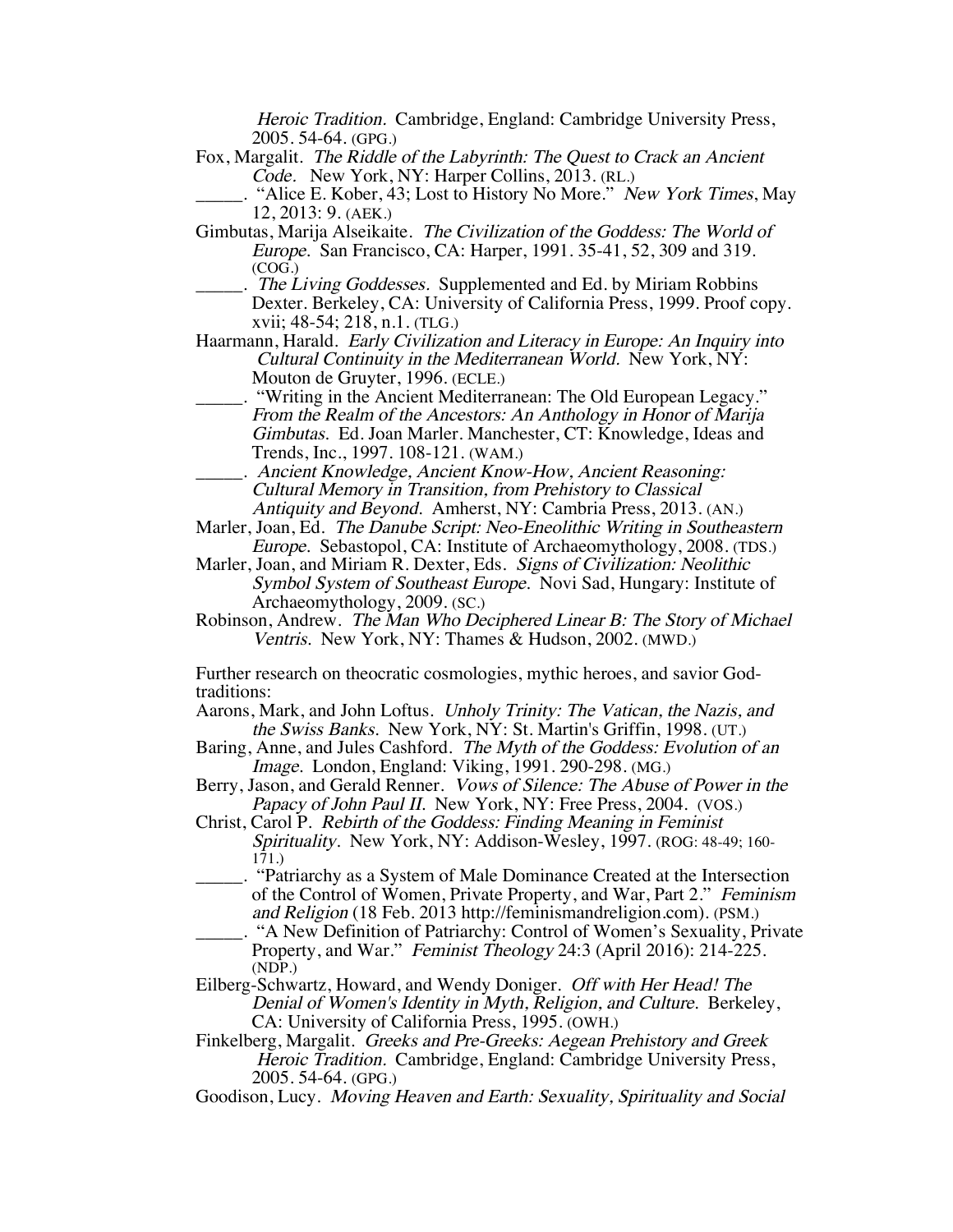Change. Aylesbury, Bucks, England: The Women's Press, 1990. (MHE.)

- Jantzen, Grace. Foundations of Violence. London, England: Routledge, 2004. (FV.)
- Keller, Mara Lynn. "Violence against Women and Children in Scriptures and in the Home." The Rule of Mars: Readings on the Origins, History and Impact of Patriarchy. Ed. Christina Biaggi. Manchester, CT: Knowledge, Ideas & Trends, 2005. 225-240. (VA.)
- Kertzer, David I. The Pope and Mussolini: The Secret History of Pius XI The Rise of Fascism in Europe. Oxford, England: Oxford University Press, 2014. (TPM.)
- Martos, Joseph, and Pierre Hégy. Equal at the Creation: Sexism, Society, and Christian Thought. Toronto, Canada: University of Toronto Press, 1998. (EAC.)
- Rayor, Diane. The Homeric Hymns: A Translation, with Introduction and Notes. Berkeley, CA: University of California Press, 2004. (HH.)
- Reid-Bowen, Paul. Goddess as Nature: Towards a Philosophical Thealogy. Burlington, VT: Ashgate Publishing Co., 2007. (GAN.)
- Sanday, Peggy R. *Female Power and Male Dominance: On the Origins of Sexual Inequality*. Philadelphia, PA: University of Pennsylvania Press, 1991. (OTO.)
- Sissa, Giulia. "The Sexual Philosophies of Plato and Aristotle." A History of Women in the West: I. From Ancient Goddesses to Christian Saints. Ed. Pauline Schmitt Pantel. Trans. Arthur Goldhammer. Cambridge, MA: Harvard University Press, 1992. 46-81. (SPPA.)
- Thornhill, Randy, and Craig T. Palmer. A Natural History of Rape: Biological Bases of Sexual Coercion. Cambridge, MA: MIT Press, 2000. (NHR)
- Weil, Simone. The Iliad: Or, the Poem of Force. Wallingford, PA: Pendle Hill, 1962. (TLPF.)
- Yalom, Marilyn. "Wives in the Ancient World: Biblical, Greek, and Roman Models." A History of the Wife. New York, NY: HarperCollins, 2001. (HOW.)

For considerations on deep evolutionary linguistics:

Shryock, Andrew, Daniel L. Smail, and Timothy K. Earle. Deep History: The Architecture of Past and Present. Berkeley, CA: University of California Press, 2011: 103-127. (DH.)

Further research on other dualistic ramifications/topologies that divide the physical and meta – realms as well as polarize and valorize differences such as light over dark, sun over the moon, gods over goddesses, and male over female: 4400-2500, Kurgan Invasions Bring Catastrophic Destruction; 2000-1450, Middle Bronze Age, Crete; and 384-322, Aristotle's Theory of Rational Male Dominance. (Also, CE entries: 52, St. Paul and Virginity; and 1637, René Descartes.) (RGS.)

Further Apollo research: 3000-2780, Egyptian Bronze Age; and 1000, Male Gods. (RGS.)

Further research on mother – rite to father – right savior God  $*$  transitions: 92,000, Qafzeh or Kafzeh Cave and Ochre Symbolism; 4400-2500, Kurgan Invasions; 4400-2500, Olympus Hera; 4000-3000, Egypt, Africa, and Cathedra Goddesses; 3000-2780, Egyptian Bronze Age; 2686-2181, Old Kingdom Egypt (2600 Fifth Dynasty); 2600-1100, Late Indo–European Bronze Age; 2370-2316,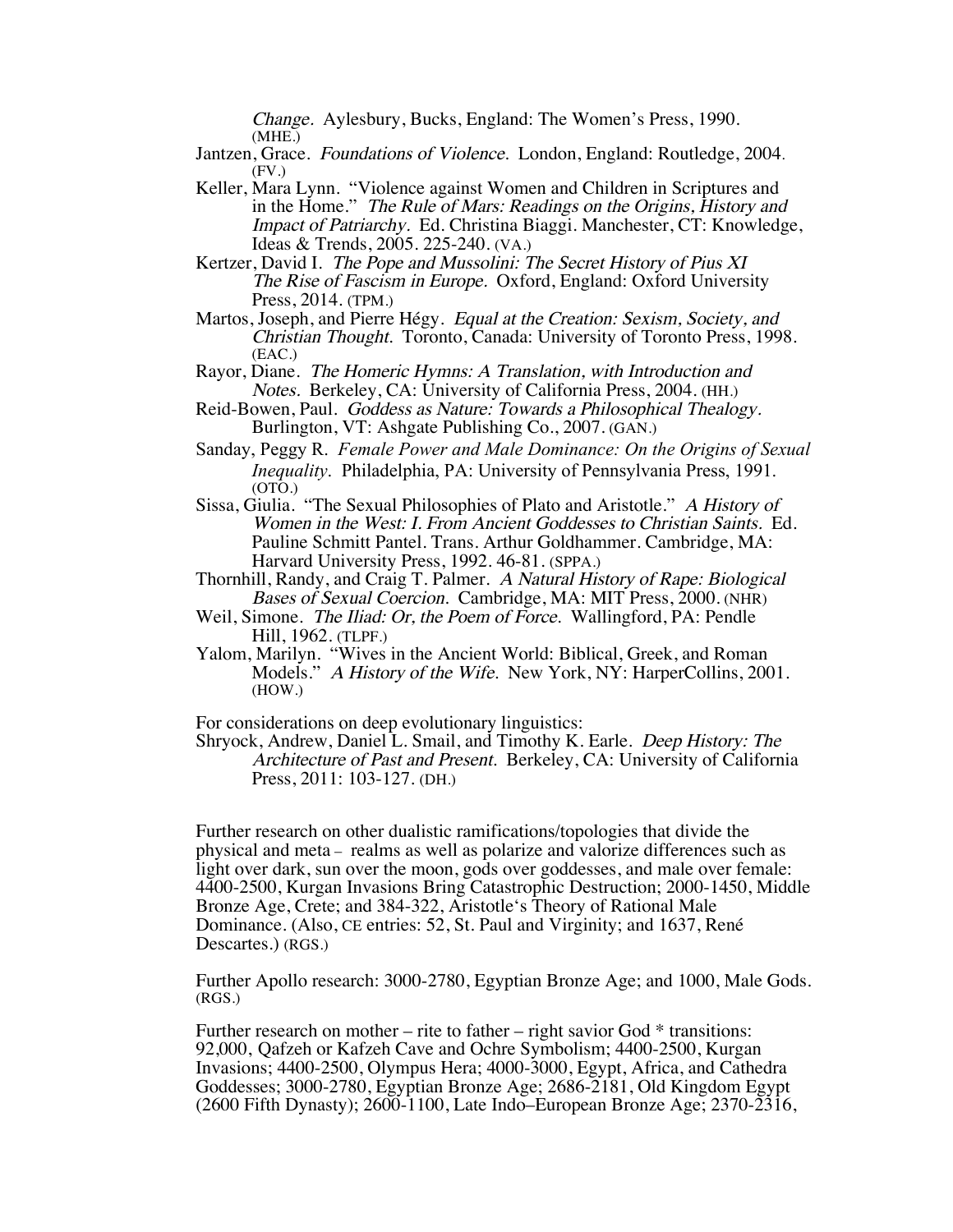Akkadian Enheduanna and Inanna's Hymns; 2300, Sumerian Transitions; 2300- 2100, Edfu Egypt; 1580, Zeus; 1450-1260, Hattusa and Yazilikaya, Anatolia; 1100-800, Iron Age; 1100-800, Mediterranean Dark Ages; 1000, Double Goddess Transition; 668-626, Sumerian Mythology; 587-500, Demise of Sumerian and Babylonian Goddesses; 323-30, Kom Ombo Temple; and 305-30, Esna Temple. (RGS.) (Also, CE entries: 325, Council of Nicaea and Goddesses and Gods; 431, Council of Ephesus and Virgin Mary, Anatolia and Virgin Mary; 570, Mohammed's Birth; 1207-1273, Rumi and Mother.) (RG.) \* Soteriology: study of God's salvation and ontological concepts of female evil.

The following speaks to the theory that *mankind* is not a one size fits all. Over the centuries, there has been a historic shift to a culture and society in which half of the population (females) are traditionally regarded as: politically; philosophically; psychologically; professionally; theologically; spiritually; academically; scientifically; sexually; biologically and etc. inferior or less than the other half. (MHE: 150.)

The repercussions of this shift in the symbolic plane can be seen NOT only in the division of male gods from female gods, but also in the separation of sky from earth, of mind from body, of spirituality from sexuality. Incorporated into the mainstream of Greek thought and later crystallized in the philosophical writings of Plato, these ideas then pass via Neoplatonism into Christian theology and contribute to the symbolic worldview, which is still dominant in western [global] society today. From this early Greek Geometric period onwards, European culture ceases to offer the imaginative vocabulary for any human being, female or male, to experience themselves as whole and undivided (MHE: 150).

This hierarchical dis-order is discussed at length throughout Re-Genesis including BCE entries: 4400-2500, Olympus Hera; 3100-2600, Proto Bronze Age Crete, Writing, and Heroes; 3000-1450, Gournia; 2500, Inanna, Holder of the Me; 2400, Sumerian Women in the Akkadian Period; 2400, Lilith and Eve; 2300, Sumerian Transitions; 1750, Hammurabian Dynasty, Babylon, Ishtar, and Inanna; 1580, Zeus; 1100-800, Iron Age; 1000, Gods; 800-500, Archaic Greek Age; 587-500, Demise of Sumerian and Babylonian Goddesses; 500-400 Classical Greek Era and Leading Male Authors; 384-322, Aristotle's Theory of Rational Male Dominance; and First Century BCE-Sixth Century CE, Summary of Female Catholic Priests and Synagogue Leaders. (RGS.)

Further Psi/KA goddess research: 25,000, Caravanserai, Trade Routes, and Dark Mothers; 15,000-12,000, Lascaux Cave; 10,000, Grotta dell'Addaura; 7000-5000, Early Neolithic Crete; 5500-3500, Cucuteni (Tripolye) Culture, Eastern Europe; 5400-3500, Ancient Aphrodite: Chalcolithic or Copper Age; 4000, Nile Bird Goddess, Egypt; 2000-1450, Middle Bronze Age, Crete Chthonian Peak Temple (Palace) Period, Middle Minoan Period (MM IA-MMII); 2,000, Asherah; 1900-1800, Dawning of the African Alphabet and the Aniconic Goddess Triangle; 900-800, KA Goddess, Salamis, Cyprus; 800, Tanit (Also Taanit, Ta'anit, Tannit, or Tannin); and 664-525, Neith and Black Virgin at Sais Temple, Egypt. (RGS.)

#### Further Psi/KA research:

Evans, Sir Arthur. The Mycenaean Tree and Pillar Cult and Its Mediterranean Relations: With Illustrations from Recent Cretan Finds. London, England: Macmillan, 1901. (MTPC.)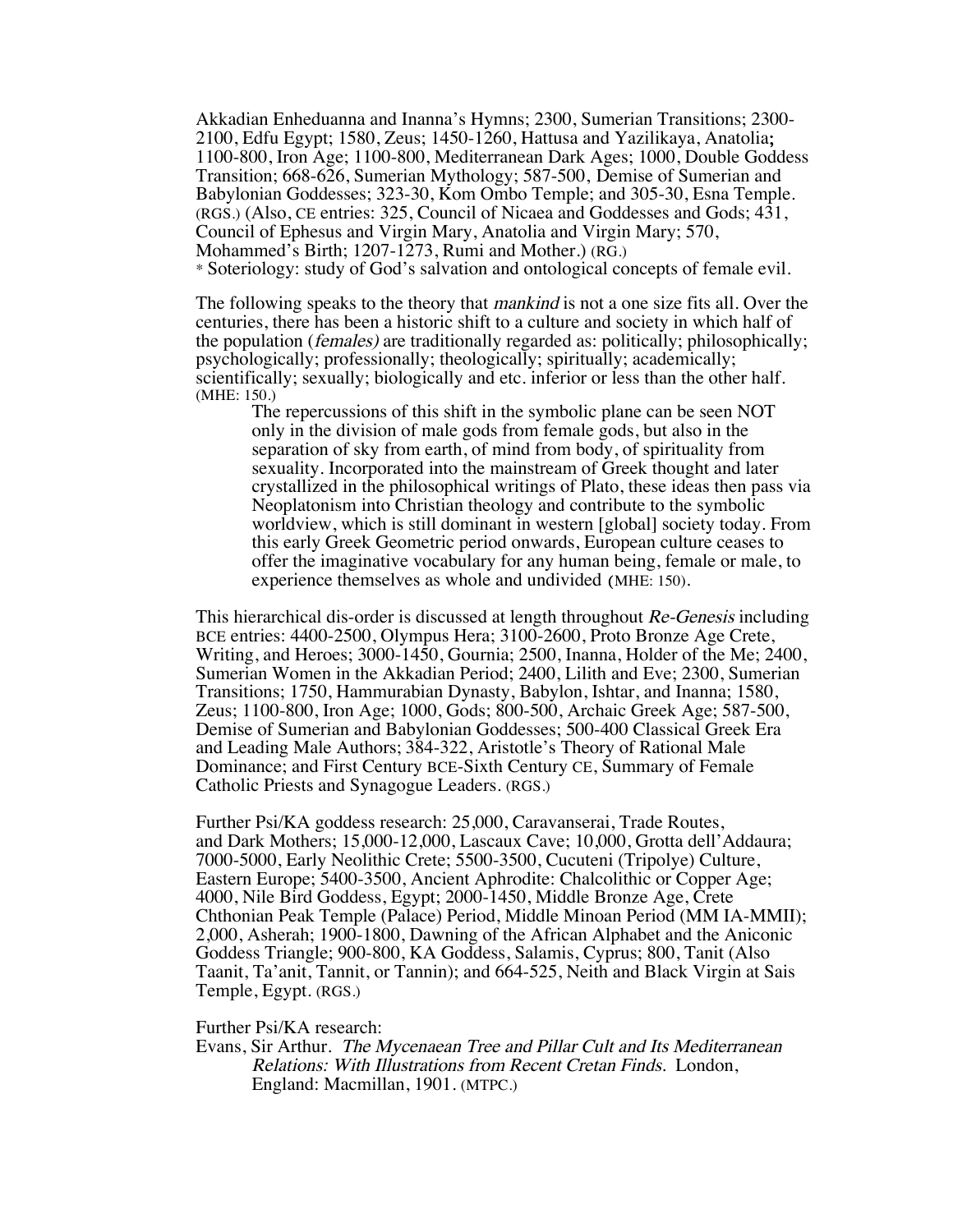- James, Edward Oliver. The Tree of Life: An Archaeological Study. Leiden, Netherlands: Brill, 1966. (TOL).
- Keel, Othmar. Goddesses and Trees, New Moon and Yahweh. Sheffield, England: Sheffield Academic Press, 1998. (GAT.)
- Meekers, Marijke. Sacred Tree on Cypriote Cylinder Seals. Nicosia, Cyprus: Report of the Department of Antiquities Cyprus: 1987. 66-76. (STCC.)

Further Demeter/Persephone research: 7000-3500 (1450), Old Europe; 4000, Nile Bird Goddess, Egypt; 2000, Indo-European Tribes; 1100-800, Mediterranean Dark Ages; 630-620, Goddess Kore, Izmir Turkey; 575, Acropolis and Sanctuary of Demeter Malophoros, Selinus Sicily; 528, Agrigento, Sicily; 500, Greek Mysteries; 282-263, Demeter's Priene Temple; and 200, Greece and Pergamon, Anatolia. (RGS.) (Also see CE entry; 37-48, Mary and Pagan Goddesses.) (RG.)

Further research on Demeter – Persephone/Kore mystery sites, rites, and rituals: Agha-Jaffar, Tamara. Demeter and Persephone: Lessons from a Myth. Jefferson, NC: McFarland, 2002. (DPL.)

- Benko, Stephen. The Virgin Goddess: Studies in the Pagan and Christian Roots of Mariology. Leiden, Netherlands: E. J. Brill, 1993. 174-175. (TVG.)
- Bernal, Martin. Black Athena: The Afroasiatic Roots of Classical Civilization. London, England: Free Association Books, 1987. 69-73. (BA.)
- Burkert, Walter. Ancient Mystery Cults. Cambridge, MA: Harvard University Press, 1987. (AMC.)
- Cichon, Joan. "Demeter and the Eleusinian Mysteries: Ancient Origins and Modern Impact." Myths Shattered and Restored. Ed. Marion Dumont and Gayatri Devi. USA: Women and Myth Press: 2016. 218-262. (DEM.)
- Coldstream, J. N. Deities in Aegean Art: Before and after the Dark Age. Bedford College, Bedford, England: University of London, 1977. (DIAA.)
- Connelly, Joan Breton. Portrait of a Priestess: Women and Ritual in Ancient Greece. Princeton, NJ: Princeton University Press, 2007. (PP.)
- Curran, L. C. "Rape and Rape Victims in the Metamorphoses." Arethusa 11.1-2 (1978): 213-241. (RPV.)
- D'Alviella, Count Goblet. The Migration of Symbols. 1894. New York, NY: New York University Press, 1956. (TMS.)
	- \_\_\_\_\_. The Mysteries of Eleusis: The Secret Rites and Rituals of the Classical and Greek Mystery Tradition. London, England: Aquarian Press, 1981. (MOE.)
- Gadon, Elinor W. The Once & Future Goddess: A Symbol of Our Time. San Francisco, CA: Harper & Row, 1989. 154-157. (OFG.)
- Gimbutas, Marija Alseikaite. The Living Goddesses. Supplemented and Ed. by Miriam Robbins Dexter. Berkeley, CA: University of California Press, 1999. Proof copy. (TLG.)
- Godwin, Joscelyn. Mystery Religions in the Ancient World. London, England: Harper & Row, 1981. (MRAW.)
- Harrison, Jane Ellen. Prolegomena to the Study of Greek Religion. 1962. London, England: Merlin Press, 1980. 271-278. (PSGR.)
- Hinds, Stephen. The Metamorphosis of Persephone: Ovid and the Self-Conscious Muse. Cambridge [Cambridgeshire], England: Cambridge University Press, 1987. (MOP.)
- Lash, John Lamb. Not in His Image: Gnostic Vision, Sacred Ecology, and the Future of Belief. White River, VT: Chelsea Green Publishing, 2006. (NHI.)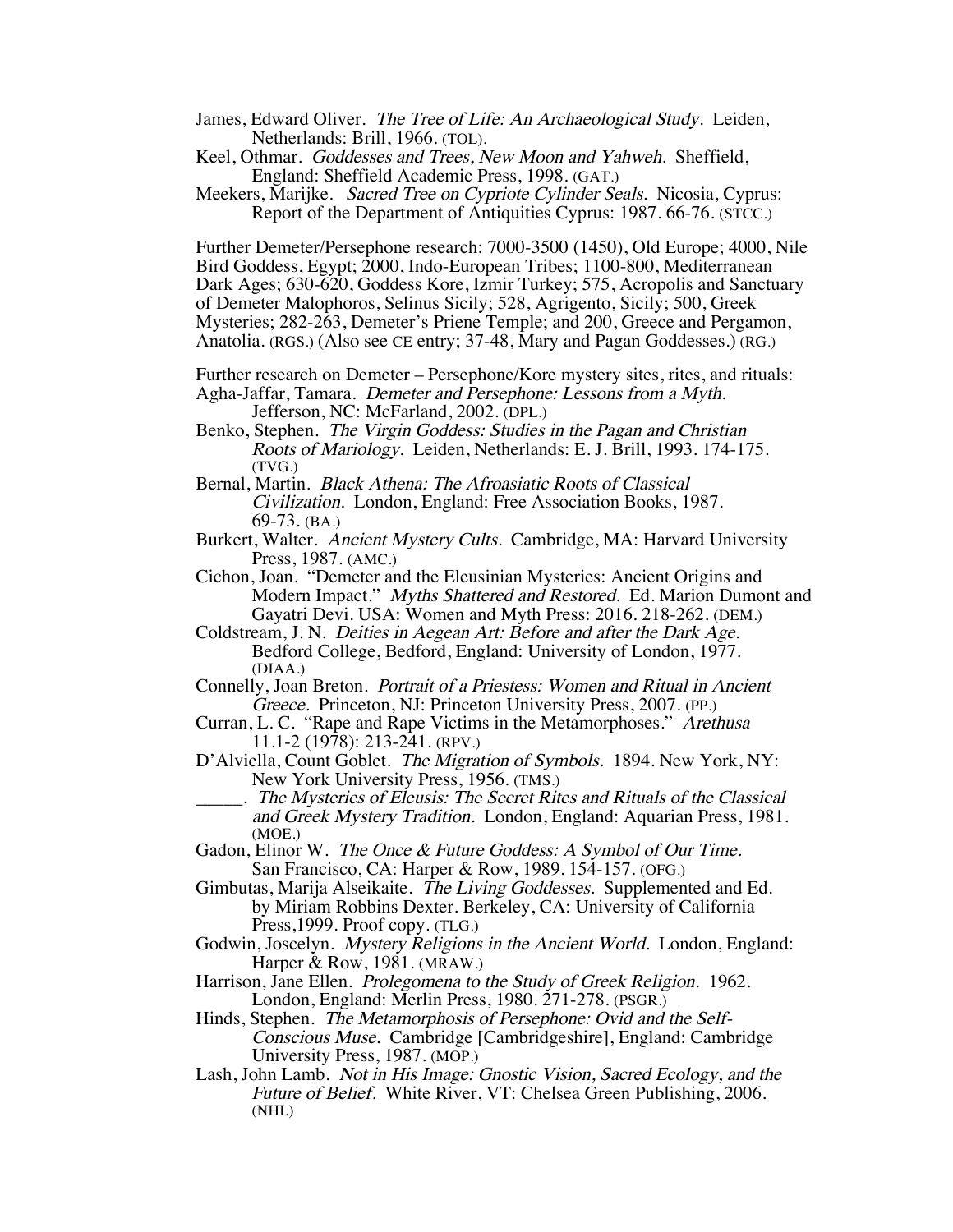- Lincoln, Bruce. "The Rape of Persephone: A Greek Scenario of Women's Initiation." The Harvard Theological Review 72.3/4 (Jul.-Oct. 1979): 223-235. (TRP.)
	- \_\_\_\_\_. Emerging from the Chrysalis: Studies in Rituals of Women's Initiation. Cambridge, MA: Harvard University Press, 1981. (EFTC.)
- Lubell, Winifred Milius. "Temples of the Great Goddess." Heresies: A Feminist Publication on Art and Politics. (Revised Edition). 2.1, Issue 5 (1982): 32-39. (TGG.)
- Meyer, Marvin W., Ed. The Ancient Mysteries, A Sourcebook; Sacred Texts of the Mystery Religions of the Ancient Mediterranean World. San Francisco, CA: Harper & Row, 1987. (TAM.)
- Noble, Vicki. The Double Goddess: Women Sharing Power. Rochester, VT: Bear and Co., 2003. (DG.)
- Poruciuc, Adrian. Prehistoric Roots of Romanian and Southeast European Traditions. Eds. Joan Marler, and Miriam R. Dexter. Sebastopol, CA: Institute of Archaeomythology, 2010. 41-42, 51-61. (PRR.)
- Richlin, Amy. "Reading Ovid's Rapes." Arguments with Silence: Writing the History of Roman Women. Ann Arbor, MI: The University of Michigan Press, 2014. 158-179. (ROR.)
- Scully, Vincent. The Earth, The Temple, The Gods. 1962. New Haven, CT: Yale University Press, 1979. (ETG.)
- Willetts, R. F. Cretan Cults and Festivals. New York, NY: Barnes and Noble, 1962. (WCC.)
- Further Eleusis research:
- Gadon, Elinor W. The Once & Future Goddess: A Symbol of Our Time. San Francisco, CA: Harper & Row, 1989. 154-157. (OFG.)
- Keller, Mara Lynn. "The Eleusinian Mysteries of Demeter and Persephone: Fertility, Sexuality, and Rebirth." Journal of Feminist Studies in Religion 4.1 (Spring 1988): 27-54. (EMDP.)
- For "The Homeric Hymn to Demeter" translated by Helene P. Foley:
- Agha-Jaffar, Tamara. Demeter and Persephone: Lessons from a Myth. Jefferson, NC: McFarland, 2002. (DPL: 173-185.)

IMAGE: BRONZE MINOAN BULL–LEAPING SCULPTURE: CRETE, GREECE. PHOTO: © GSA. DESCRIPTION: BRONZE MINOAN BULL–LEAPING SCULPTURE OF AN ACROBAT IN FLIGHT THOUGHT TO REPRESENT A RELIGIOUS ACTIVITY, SUCH AS THE HARVEST FESTIVAL, CRETE, GREECE. (KCMG: 12-16.) SLIDE LOCATION CRETE, SHEET 3, ROW 3, SLEEVE 1, SLIDE #31, BCE. CU\_CRE\_S3\_R3\_SL1\_S31. SHOT ON LOCATION: BRITISH MUSEUM: LONDON, ENGLAND..

NOTE 1: "IT IS TO THIS PERIOD THAT MOST OF THE FAMOUS BULL–LEAPING PICTURES [AND SCULPTURES] BELONG (MHE: 128-9)." NOTE 2:

IN OLD EUROPE, THE BULL WAS SACRED TO THE GODDESS OF DEATH AND REGENERATION: THE BUCRANIA AND BULL'S HORNS WERE SYMBOLS OF THE REGENERATIVE POWERS, PRESENT IN TOMBS AND TEMPLES OF REGENERATION (TLG: 142). NOTE 3: FIELDWORK PROJECT 2002.

PHOTO NOTE: ILLUSTRATION ENHANCEMENT, CHRISI KARVONIDES.

IMAGE: STANDING MINOAN FIGURE WITH BULL HORNS: CRETE, GREECE. PHOTO: © GSA. DESCRIPTION: PENDANT OF STANDING MINOAN FIGURE IN KILT, POLOS HEADDRESS AND EARRINGS PLUS BIRDS AND STYLIZED BULL HORNS, CRETE, GREECE.

SLIDE LOCATION CRETE, SHEET 3, ROW 2, SLEEVE 2, SLIDE #16, BCE.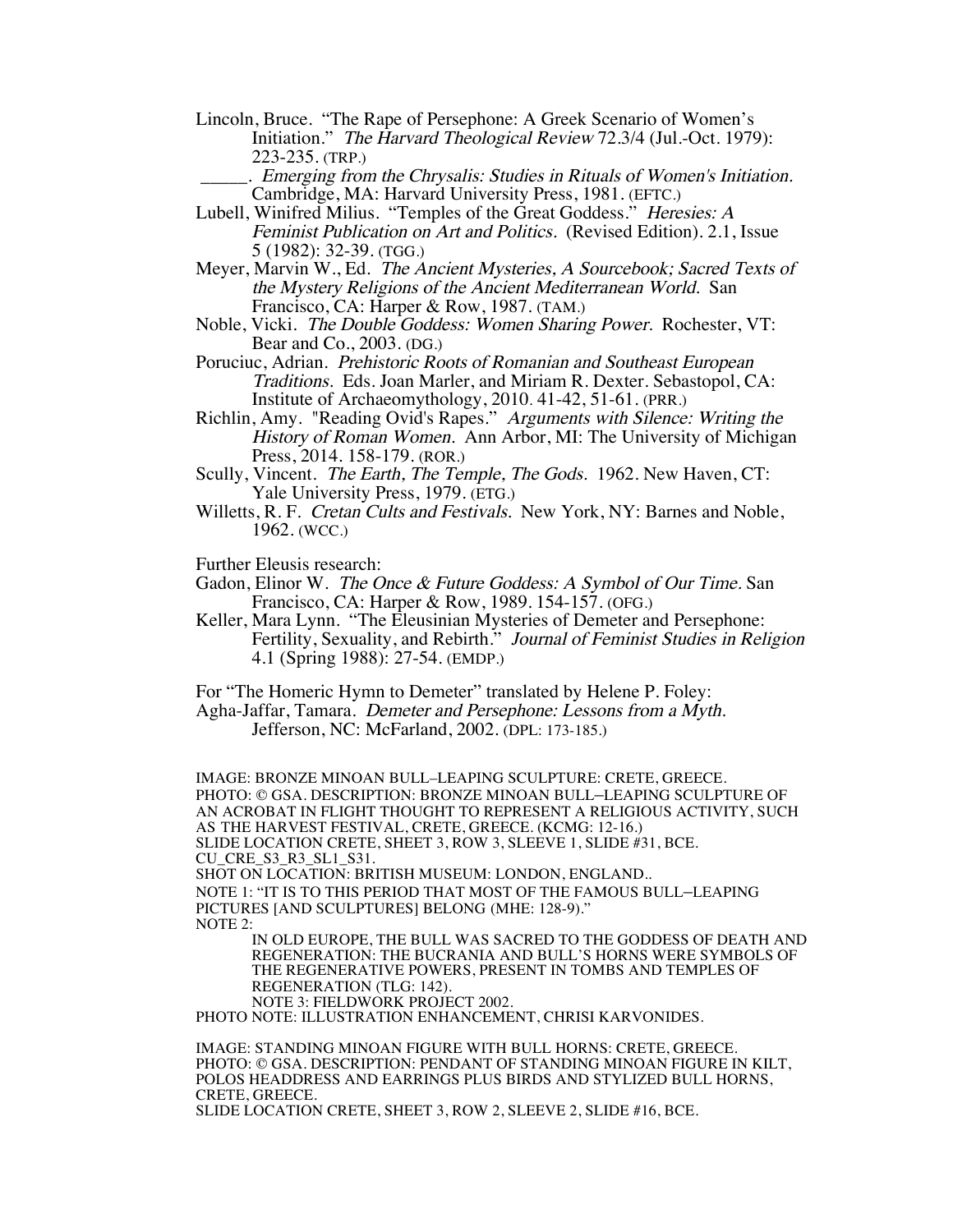CU\_CRE\_S3\_R2\_SL2\_S16. SHOT ON LOCATION: BRITISH MUSEUM: LONDON, ENGLAND. NOTE 1: KA POSTURE OF RAISED ARMS ALSO KNOWN AS CELEBRATION ORANT POSTURE (DM: 12; RGS). NOTE 2: FIELDWORK PROJECT 2002.

IMAGE: MOTHER GODDESS ON MINOAN POTTERY: GREECE. PHOTO: © GSA. DESCRIPTION: HOURGLASS-SHAPED MINOAN MOTHER GODDESS WITH EXTENDED SERPENTINE TENTACLES ON POTTERY. (LOG: 227.) SLIDE LOCATION KA, SHEET 1, ROW 3, SLEEVE 5, SLIDE #36, 1300-1200 BCE. IT\_KA\_S1\_R3\_SL5\_S36. SHOT ON LOCATION: BRITISH MUSEUM: LONDON, ENGLAND. NOTE 1: FIELDWORK PROJECT 1998-2002.

IMAGE: GOURNIA'S SNAKE GODDESS: CRETE, GREECE. PHOTO: © GSA. DESCRIPTION: CRETE SNAKE GODDESS FROM GOURNIA, NOT TO BE CONFUSED WITH THE ARTHUR EVANS' CONTROVERSY. SLIDE LOCATION CRETE, SHEET 1, ROW 4, SLEEVE 5, SLIDE #6, BCE.<br>CU CRE S1 R4 SL5 S6. SHOT ON LOCATION: HERAKLION MUSEUM: CRETE, GREECE. NOTE 1: SNAKE GODDESS PROTOTYPE OF HARRIET BOYD-HAWES' DISCOVERY. NOTE 2: FOR DISCUSSION ON MINOAN AND OTHER ANCIENT MEDITERRANEAN ANTIQUITIES SEE AUTHOR, GEORGE E. MYLONAS. (MM.) NOTE 3: FOR FURTHER DISCUSSIONS ON GOURNIA'S SNAKE GODDESS SEE, KENNETH S. LAPATIN'S MYSTERIES OF THE SNAKE GODDESS. NOTE 4: FIELDWORK PROJECT 1982.

IMAGE: CYCLADIC WITH PUBIC DETAIL: KEROS–SYROS CULTURE. PHOTO: © GSA. DESCRIPTION: CYCLADIC (CHALANDRIANI TYPE) STIFF MARBLE NUDE WITH DETAILED PUBIC TRIANGLE, KEROS –SYROS CULTURE. SLIDE LOCATION CYCLADIC, SHEET 3, ROW 3, SLEEVE 3, SLIDE #8, 2400-2200 BCE. CU CYO S3 R3 SL3 S8. SHOT ON LOCATION: BRITISH MUSEUM: LONDON, ENGLAND. NOTE 1: "THE TRIANGLE AS THE [GENERATIVE] YONI (WOMB, VAGINA, VULVA; PLACE OF ORIGIN, BIRTH, AND REST) (MN: 78)." NOTE 2: FIELDWORK PROJECT 1998.

IMAGE: WOMAN SPINNING: MYRTOS, GREECE. PHOTO: © GSA. DESCRIPTION: GREEK WOMAN SPINNING (BRONZE AGE), MYRTOS GREECE. SLIDE LOCATION KARVON, IPHOTO, GETTY IMAGES 2011: (PREVIOUSLY MOBILEME GALLERY), SHEET , ROW , SLEEVE , IMAGE #DSCN2784, EARLY BRONZE AGE, 2600-2000 BCE. SHOT ON LOCATION: GETTY VILLA MUSEUM: MALIBU, CALIFORNIA. NOTE 1: ATHENA'S ATTRIBUTE OF SPINNING OR WEAVING SEEMS TO BE ESPECIALLY PERTINENT TO HER 'ALLEGED' SKILLS AS PEACEKEEPER – AND – NEGOTIATOR DURING CONFLICTS, BATTLES, AND WARS (RGS).

NOTE 2: FIELDWORK PROJECT 2011.

PHOTO NOTE: ILLUSTRATOR, CHRISI KARVONIDES' TEAM.

IMAGE: AMPHORAE: RHODES, GREECE. PHOTO: © GSA. DESCRIPTION: AMPHORAE, RHODES, GREECE. SLIDE LOCATION RHODES, SHEET 1, ROW 1, SLEEVE 3, SLIDE #3, BCE. CO\_RHO\_S1\_R1\_SL3\_S3. SHOT ON LOCATION: RHODES MUSEUM: RHODES, GREECE. NOTE 1: FINDS FROM MYRTOS INCLUDE: POTS; SPINDLE AND LOOM; NUMEROUS AMPHORAE; AND OBSIDIAN. (SOURCE: ENTRY ABOVE.) NOTE 2: FIELDWORK PROJECT 1993.

IMAGE: PHAISTOS DISC: CRETE, GREECE. IMAGE © GSA. DESCRIPTION: THE PHAISTOS DISC ILLUSTRATES "ABUNDANT ICONOGRAPHY THAT IS PARALLEL TO THE OLD EUROPEAN REPERTORY AND HAS THEREFORE CRYSTALLIZED AND ILLUMINATED A DIRECT CORRELATION AS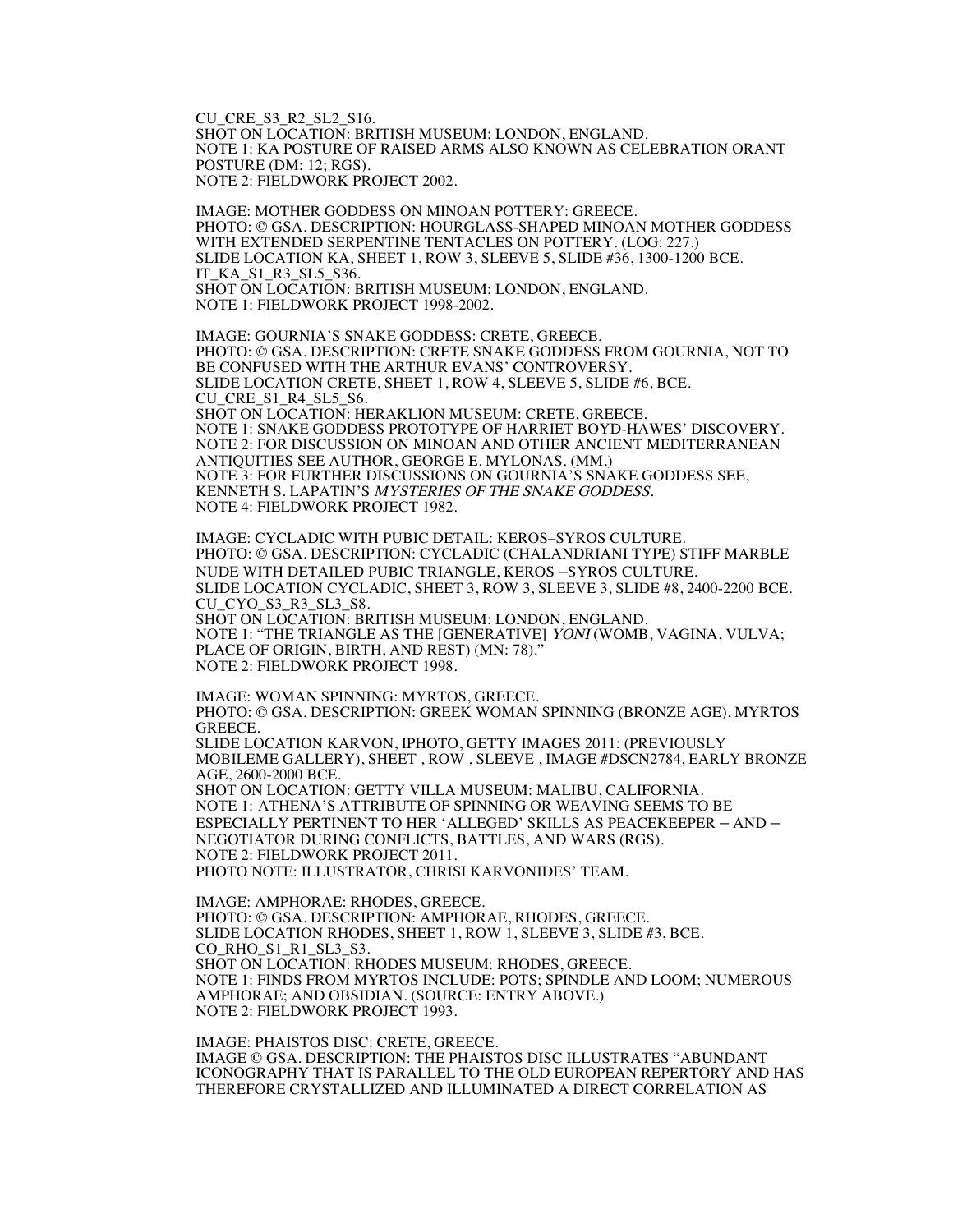NEVER BEFORE BROUGHT FORWARD IN SUCH OVERWHELMING EVIDENCE." (SOURCE: ENTRY ABOVE.)

LOCATION CRETE, SHEET , ROW , SLEEVE , SLIDE # , C. 1700, BCE. ON LOCATION: ILLUSTRATION OF PHAISTOS DISC

NOTE 1:

FIRST PRINTED DOCUMENT IN CRETE. …IN THIS FIND, THE PICTOGRAPHIC LINEAR A IS RELATIONALLY ASSOCIATED TO ANCIENT CRETAN HIEROGLYPHICS, BUT THE MACRO PATTERN OF LINEAR A IS FROM OLD EUROPE. IN LINEAR A, ONE THIRD TO ONE HALF IS BASED ON THE OLD EUROPEAN VINCA SCRIPT (RGS). (SOURCE: ENTRY ABOVE.)

NOTE 2:

RE-GENESIS PROPOSES THAT GLYPHS 27 AND 34 ARE CLEAR GRAPHIC SYMBOLS OF THE GODDESS WITH RAISED HANDS ON A TRIUNE VULVIC BASE THAT IS A UNIVERSAL GODDESS SIGN OR SYMBOL WITH VARIOUS NAMES INCLUDING THE KA GODDESS – OR – THE KA POSTURE (RGS). (SOURCE: ENTRY ABOVE.)

PHOTO NOTE: ILLUSTRATION, CHRISI KARVONIDES' TEAM. PHOTO NOTE: FOR FURTHER PHAISTOS DISC RESEARCH AND IMAGES: RESOURCE: (MUSEUM ART RESOURCE.) RESOURCE: (BRITISH MUSEUM: LONDON, ENGLAND.) RESOURCE: (ARCHAEOLOGY, ARCHITECTURE & ART.)

IMAGE: KA PLUS HORNS OF CONSECRATION: NEOLITHIC. PHOTO: © GSA. DESCRIPTION: KA MOTIFS ILLUSTRATED IN BOTH HUMAN AND ANIMAL MOTIFS (BULL HORNS OF CONSECRATION). SLIDE LOCATION NEO. PAL. FRENCH: SHEET 5, ROW 1, SLEEVE 5, SLIDE #55, BRONZE AGE BCE. CU\_NPF\_S5\_R1\_SL5\_S55.jpg

SHOT ON LOCATION: MUSÉE DES ANTIQUITÉS NATIONALES: SAINT-GERMAIN-EN-LAYE, FRANCE, JUST OUTSIDE OF PARIS. NOTE 1: FIELDWORK PROJECT 1980-1989.

IMAGE: CARIAN EUROMOS TEMPLE SUBSUMED BY ZEUS: (ANATOLIA) TURKEY. PHOTO: © GSA. DESCRIPTION: CARIAN EUROMOS TEMPLE WITH 16 COLONNADES: ZEUS TOOK OVER FROM PREVIOUS GODDESSES, (ANATOLIA) TURKEY. SLIDE LOCATION TURKEY, SHEET 95, ROW 1, SLEEVE 1, SLIDE #Bf40, BCE. CO TUR S95 R1 SL1 SBf40 SHOT ON LOCATION: CARIAN EUROMOS TEMPLE REMAINS: (ANATOLIA) TURKEY. NOTE 1: FIELDWORK PROJECT 1986.

IMAGE: ANCIENT FEMALE ABDUCTION: MEDMA, GREECE. PHOTO: © GSA. DESCRIPTION: FRESCO OF ABDUCTED FEMALE IN CHARIOT, ANCIENT GREEK CITY MEDMA IN SOUTHERN ITALY. SLIDE LOCATION MSC. ITALY, SHEET 2, ROW 1, SLEEVE 4, SLIDE #28, BCE. CO\_MIT\_S2\_R1\_SL4\_S28 SHOT ON LOCATION: BRITISH MUSEUM: LONDON, ENGLAND. NOTE 1:

WHEN INDO–EUROPEAN GODS TOOK OVER BIRTH AND CREATION ATTRIBUTES, GODDESSES WERE THEN REDUCED TO THE POSITION OF BRIDES AND WIVES, AND 'NOT ALWAYS SUCCESSFULLY OR CONSENSUALLY' (TLG: 164) AS IS APPARENT IN THE GREEK MYTHS (RGS).

NOTE 2:

LEGENDS NARRATE THE RAPE OF THE GODDESSES BY ZEUS AND OTHER GODS, WHICH CAN BE INTERPRETED AS AN ALLEGORY FOR THE SUBJUGATION OF THE LOCAL GODDESS RELIGION BY THE INVADERS' PATRIARCHAL PANTHEON (TLG: 154).

NOTE 3: FIELDWORK PROJECT 1998-2002.

IMAGE: MYCENAEAN TOMB: MYCENAE, GREECE. PHOTO: © GSA. DESCRIPTION: MYCENAEAN BEEHIVE TOMB, MYCENAE, GREECE. SLIDE LOCATION MSC. GREECE, SHEET 4, ROW 1, SLEEVE 4, SLIDE #32, c. 1300-1250 BCE.

CO\_MGR\_S4\_R1\_SL4\_S32.

ON LOCATION: BRITISH MUSEUM: LONDON, ENGLAND.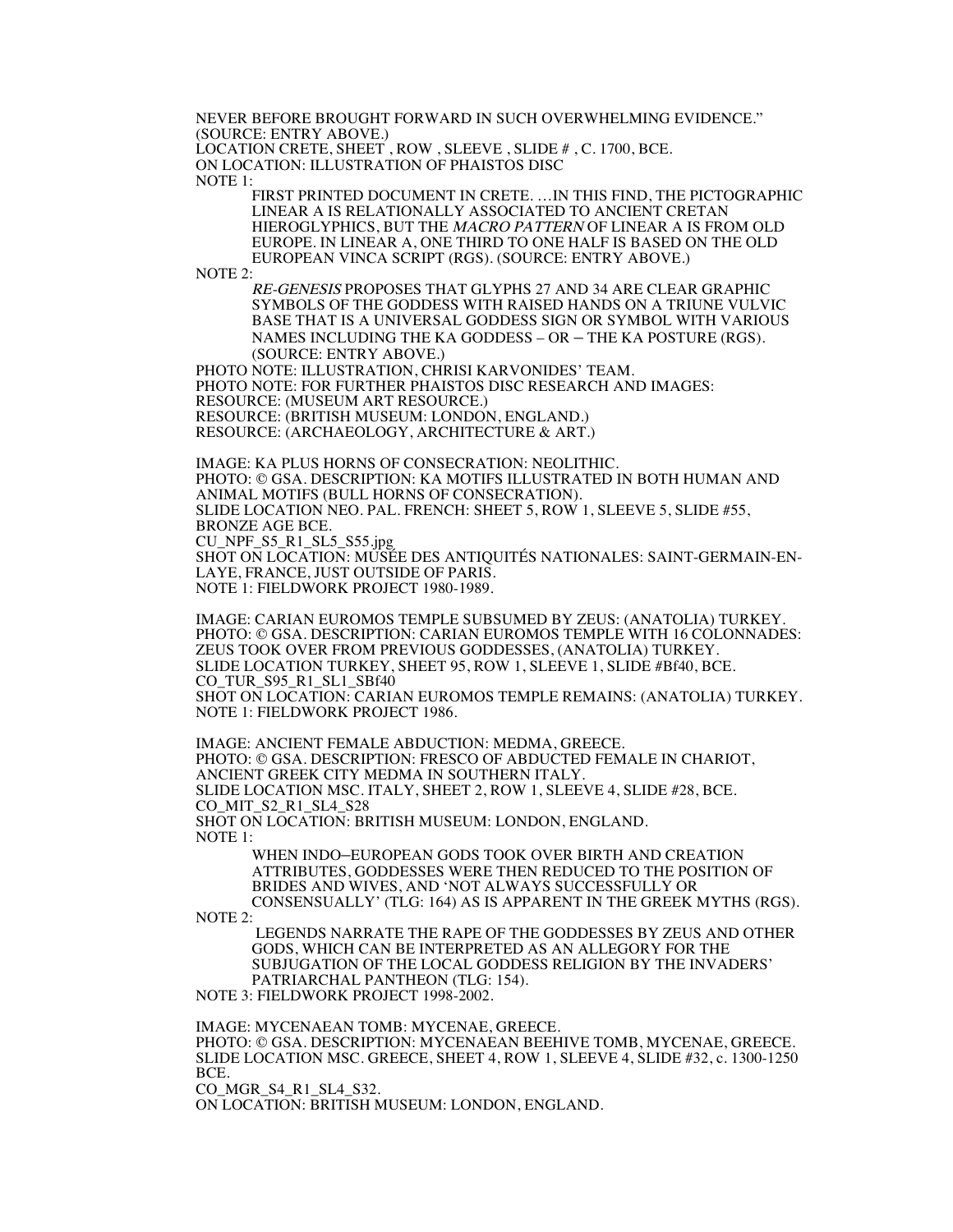NOTE 1: FIELDWORK PROJECT 1982. PHOTO NOTE: ILLUSTRATION, CHRISI KARVONIDES' TEAM.

IMAGE: HESIOD, AUTHOR OF THEOGONY: GREECE.<br>PHOTO: © GSA. DESCRIPTION: GREEK POET HESIOD, AUTHOR OF *THEOGONY*. SLIDE LOCATION RE-GENESIS PHASE 1, SHEET 2, ROW 4, SLEEVE 1, SLIDE #5, 800-700 BCE.

IT\_RPO\_S2\_R4\_SL1\_S5jpg VS. IT\_RPO-S2\_R4\_SL1\_S5.jpg

SHOT ON LOCATION: BRITISH MUSEUM: LONDON, ENGLAND. NOTE 1: "THE ARCHAIC TO EPIC AND LYRIC MYTHOLOGISTS AND POETS INCLUDING HOMER AND HESIOD, C. 800-700 BCE AND SAPPHO (ATTIC GREEK ΣΑΠΦΏ) C. 650-600 BCE (RGS). (RGS: 800-500, ARCHAIC GREEK AGE)." NOTE 2: HESIOD HAS BEEN LABELED THE FATHER OF GREEK MISOGYNY. (PAE: 15.) NOTE 3:

THE MALE HERO OF GREEK LEGENDS MOVED THROUGH A LANDSCAPE THRONGED WITH FEMALE MONSTERS, WHOM HE MUST DEFEAT OR OUTWIT IN ORDER TO SURVIVE. THE ANCIENT GREEKS CONSIDERED SEXUALITY AS AN ENCROACHMENT ON MALE AUTONOMY. EVEN PROCREATION IS AMBIVALENT IN HESIOD. WOMAN, WHO HAD ONCE BEEN CONSIDERED THE HUMAN IMAGE OF THE GODDESS, IS NO LONGER LINKED TO EARTH'S FERTILITY (PAE: 15).

NOTE 4: ZEUS GAINED SIGNIFICANT EMINENCE IN THE WORKS OF HESIOD'S THEOGONY, WHERE ZEUS IS PORTRAYED AS THE LEADING STORM-GOD OF THE GREEK PANTHEON (RGS). (RGS: 1580, ZEUS).

NOTE 5: FIELDWORK PROJECT 1998.

PHOTO NOTE: ILLUSTRATION, CHRISI KARVONIDES' TEAM.

IMAGE: BUST OF HOMER, AUTHOR OF GREEK EPICS: GREECE. PHOTO: © GSA. DESCRIPTION: BUST OF HOMER, AUTHOR OF THE GREEK EPICS, THE ILIAD AND THE ODYSSEY.

SLIDE LOCATION RE-GENESIS PHASE 1, SHEET 2, ROW 4, SLEEVE 3, SLIDE #27, BCE. IT\_RPO\_S2\_R4\_SL3\_S27.jpg VS. > IT\_RPO\_S3\_R4\_SL3\_S27.jpg

SHOT ON LOCATION: BRITISH MUSEUM: LONDON, ENGLAND.

NOTE 1: "THE ARCHAIC GREEK AGE GAVE RISE TO EPIC AND LYRIC MYTHOLOGISTS AND POETS INCLUDING HOMER AND HESIOD, C. 800-700 BCE AND SAPPHO (ATTIC GREEK ΣΑΠΦΏ) C. 650-600 BCE (RGS). (RGS: 800-500, ARCHAIC GREEK AGE)."

NOTE 2: "AS EARLY AS HOMER'S ILIAD, BEAUTY IS IDENTIFIED WITH DEATH: THOSE WHO FIGHT COURAGEOUSLY AND DIE IN BATTLE ARE RECKONED AS BEAUTIFUL BECAUSE THEY WILL BE FOREVER YOUTHFUL (FV: 39; RGS)." NOTE 3:

THE MALE HERO OF GREEK LEGENDS MOVED THROUGH A LANDSCAPE THRONGED WITH FEMALE MONSTERS, WHOM HE MUST DEFEAT OR OUTWIT IN ORDER TO SURVIVE. THE ANCIENT GREEKS CONSIDERED SEXUALITY AS AN ENCROACHMENT ON MALE AUTONOMY. EVEN PROCREATION IS AMBIVALENT IN HESIOD. WOMAN, WHO HAD ONCE BEEN CONSIDERED THE HUMAN IMAGE OF THE GODDESS, IS NO LONGER LINKED TO EARTH'S FERTILITY (PAE: 15).

NOTE 4: FIELDWORK PROJECT 1998.

PHOTO NOTE:UPDATE CODING INFO., CHRISI KARVONIDES' TEAM.

IMAGE: MARBLE BUST OF GREEK APOLLO: CARACALLA, ROME. PHOTO: © GSA. DESCRIPTION: MARBLE HEAD OF APOLLO BASED ON LOST ORIGINAL FROM BATHS OF CARACALLA, ROME. SLIDE LOCATION RE-GENESIS PHASE 1, SHEET 1, ROW 1, SLEEVE 3, SLIDE #11,  $3-2$ c. BCE. IT\_RPO\_S1\_R1\_SL3\_S11.jpg SHOT ON LOCATION: BRITISH MUSEUM: LONDON, ENGLAND.

NOTE 1:

NEW FATHER – RELIGIONS AND MONOTHEISTIC THUNDER AND SKY GODS INCLUDE ZEUS, APOLLO, ALLAH, YAHWEH – ELOHIM, JESUS AND JUPITER: THEIR TEMPLES WERE MOST OFTEN THOSE OF EARLIER GODDESSES (RGS). NOTE 2: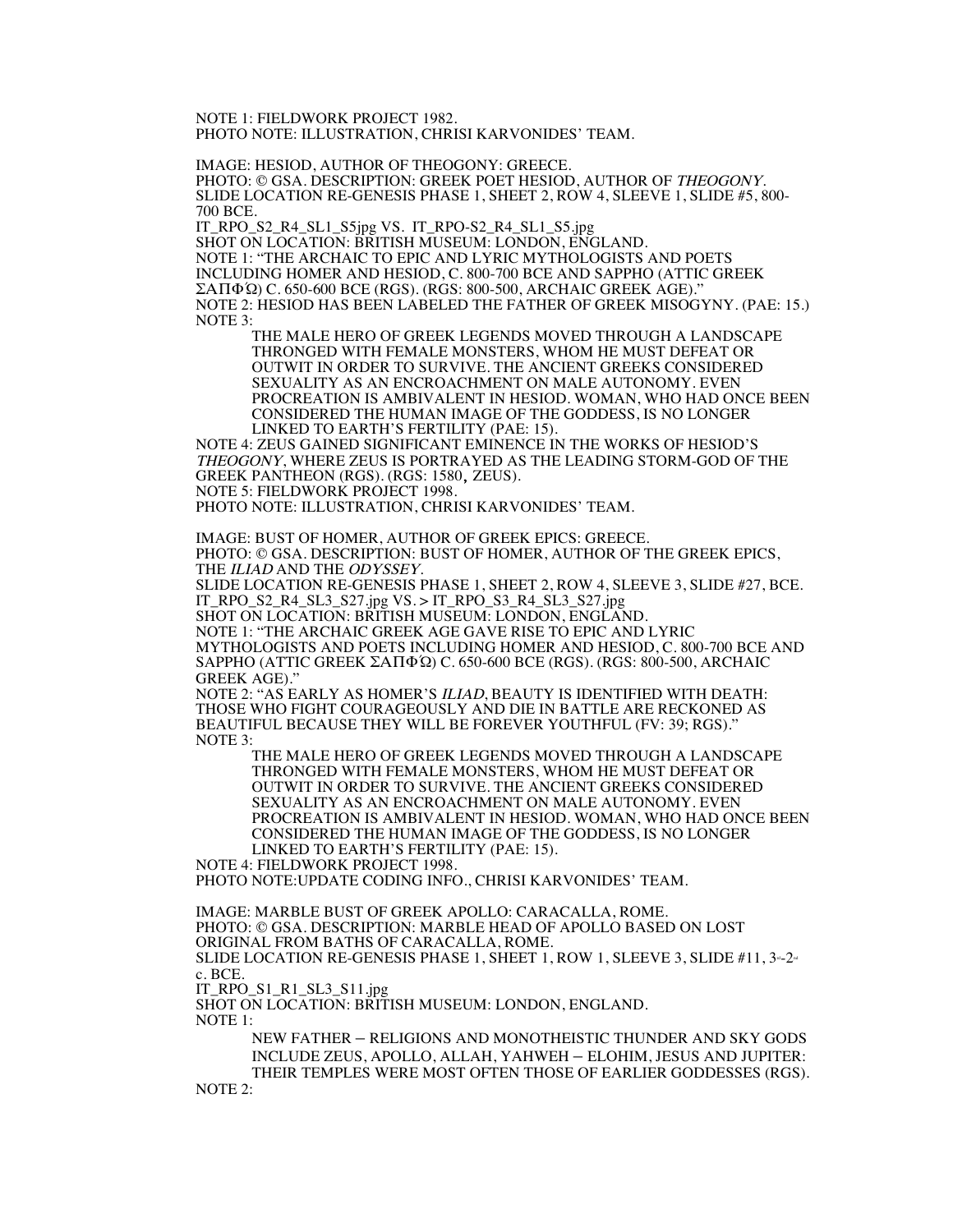THE ZEUS RELIGION AS WELL AS THE APOLLO RELIGION OF FATHER SKY GODS AND THE 'SACROSANCTNESS OF TRADITIONAL EPISTEMOLOGY CAME INTO BEING SPECIFICALLY TO COUNTER THE AUTHORITY AND INHERENT WISDOM IN [THE GREAT MOTHER/GAIA] GODDESS (GBKF: 106; RGS).' (SOURCE: ENTRY ABOVE.)

NOTE 3: FIELDWORK PROJECT 1998.

IMAGE: TROY II CHARIOT RAMP: TROY, (ANATOLIA) TURKEY. PHOTO: © GSA. DESCRIPTION: TROY II CHARIOT RAMP THAT OVERLOOKS SAMOTHRACE AND CHANAKKALE STRAITS, TROY, (ANATOLIA) TURKEY. SLIDE LOCATION TURKEY, SHEET 117, ROW 2, SLEEVE 4, SLIDE #BL355, 2600-2300  $RCF$ 

CO\_TUR\_S117\_R2\_SL4\_L355

SHOT ON LOCATION: TROY, OVERLOOKING CHANAKKALE AND SAMOTHRACE: CHANAKKALE STRAITS, (ANATOLIA) TURKEY. NOTE 1: FIELDWORK PROJECT 1986.

IMAGE: ATHENA WITH GORGON AND SERPENTS: VELLETRI RUINS, ROME. PHOTO: © GSA. DESCRIPTION: THREE METERS TALL STATUE OF ATHENA WITH CORINTHIAN HELMET, BREASTPLATE OF CIRCLING SERPENTS, AND CENTERED GORGON OR TRIPLE MOON GODDESS HEAD (WIM: 120-121): ROMAN VELLETRI RUINS. EOC

SLIDE LOCATION FRANCE: SHEET 2, ROW 2, SLEEVE 2, SLIDE #25, 430 BCE. CO\_FRA\_S2\_R2\_SL2\_S25.jpg

SHOT ON LOCATION: MUSÉE DU LOUVRE: PARIS, FRANCE.

NOTE 1: "OLD EUROPEAN GODDESSES WERE EROTICIZED, MILITARIZED TO VARIOUS DEGREES (ESPECIALLY ATHENA), AND MADE SUBSERVIENT TO THE GODS (TLG: 164)."

NOTE 2:

GORGONEION ON THE AEGIS OF ATHENE IS BUT THE HEAD OF THE SLAIN BEAST WHOSE SKIN WAS THE RAIMENT OF THE PRIMITIVE GODDESS; THE HEAD IS WORN ON THE BREAST, AND SERVES TO PROTECT THE WEARER AND TO FRIGHTEN HIS [HER] FOE. IT IS A PRIMITIVE HALF MAGICAL SHIELD (PSGR: 192).

NOTE 3:

THE GORGON IS FOUND ON COINS AND ANCIENT THEATERS AS WELL AS 'TEMPLES PEDIMENTS, INDIVIDUAL SEALS, PUBLIC AND PRIVATE ROOF TOPS, AND THE SHIELDS OF WARRIORS; SHE ALSO ADORNS THE BREASTPLATE OF THE WARRIOR-GODDESS ATHENA' (TLG: 26; RGS) (RGS: 7000, CORFU, GORGONS, AND MEDUSA).

NOTE 4:

THE FATHER CAN FATHER FORTH WITHOUT A MOTHER. HERE SHE STANDS, OUR LIVING WITNESS. LOOK – CHILD [ATHENA] SPRUNG FULL – BLOWN FROM OLYMPIAN ZEUS, NEVER BRED IN THE DARKNESS OF THE WOMB (FV: 116).

NOTE 5: FIELDWORK PROJECT 1998.

IMAGE: DANCING MAENADS: GREECE.

PHOTO: © GSA. DESCRIPTION: GREEK MAENAD PRIESTESS OF DIONYSUS (ROMAN BACCHANTES), GREECE.

SLIDE LOCATION MSC. GREECE, SHEET 4, ROW 3, SLEEVE 1, SLIDE #17, BCE. CO\_MGR\_S4\_R3\_SL1\_S17.

SHOT ON LOCATION: METROPOLITAN MUSEUM OF ART: NEW YORK, NY. NOTE 1: FIELDWORK PROJECT 1993.

PHOTO NOTE: ENHANCE OVEREXPOSED IMAGE, CHRISI KARVONIDES' TEAM.

IMAGE: GODDESS "VENUS" (?) APHRODITE: GREECE.

PHOTO: © GSA. DESCRIPTION: CROUCHING "VENUS" \* APHRODITE WITH WATER JAR BEHIND RIGHT FOOT, GREECE.

SLIDE LOCATION RE-GENESIS PHASE 1, SHEET 4, ROW 3, SLEEVE 4, SLIDE #16, 3rd CEN.

IT\_RPO\_S4\_R3\_SL4\_S16.jpg

SHOT ON LOCATION: BRITISH MUSEUM: LONDON, ENGLAND.